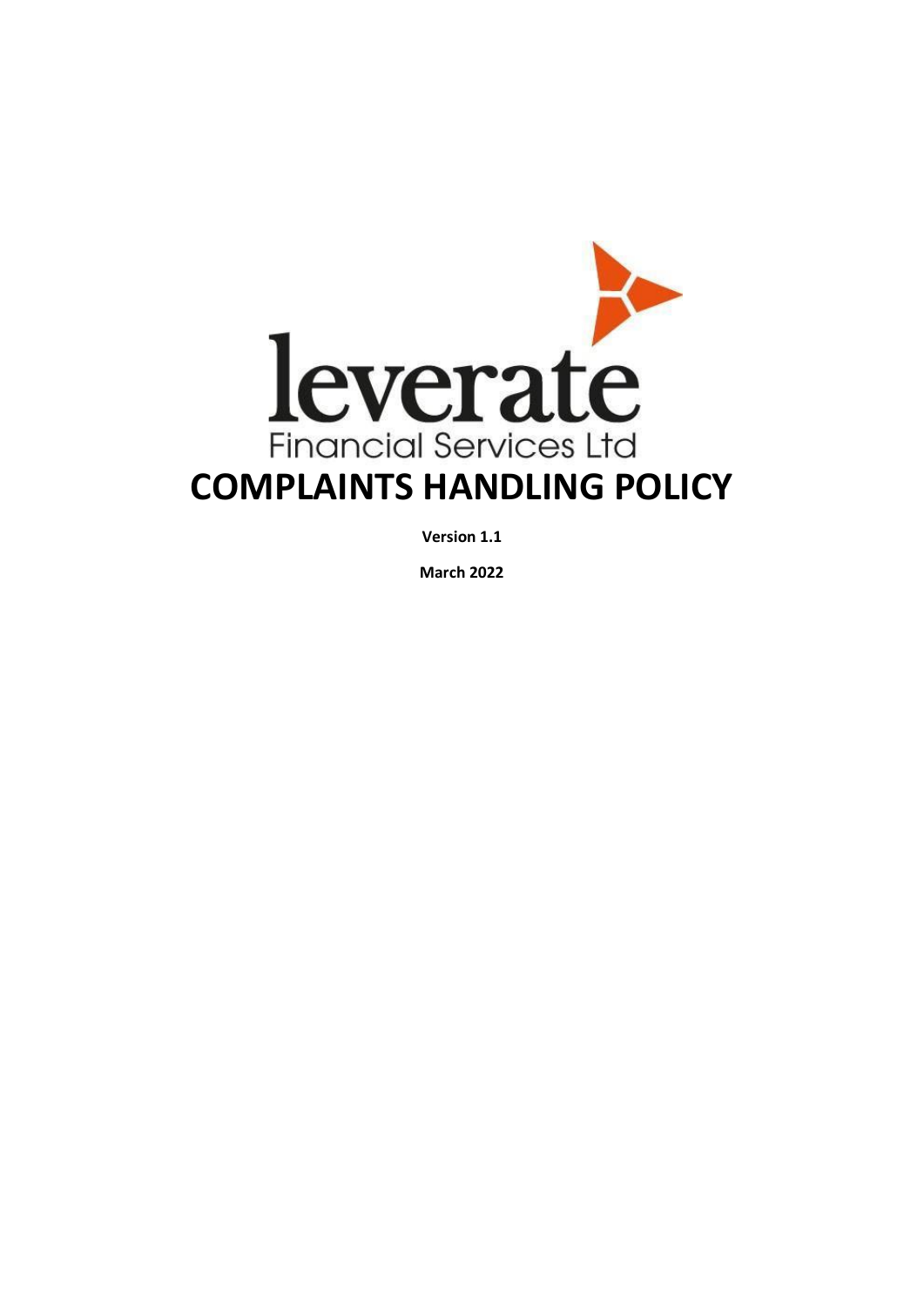

Leverate Financial Services Limited operating" (hereinafter, the "Company" ,or "we" or "our" or "us"), , is an Investment Firm regulated by the Cyprus Securities and Exchange Commission (hereinafter, "CySEC") with license number 160/11.

The Complaints Handling (hereinafter, the "Policy") sets out the processes employed when dealing with complaints received from Clients.

# **1. THE POLICY**

The purpose of this Policy is to outline our effective and transparent procedure in place for immediate complaint handling for all existing and potential clients so as to ensure the Company's compliance with applicable Laws, Rules and/or Regulations and operate in line with the complaint management procedures of CySEC.

# **2. CATEGORIES OF COMPLAINTS**

Any clients' complaints will be investigated in a prompt way with the necessary attention. The main categories of complaints under which your potential dissatisfaction and/or complaint may fall are the following:

a) Execution of orders (e.g. delay in execution, re-quotes, slippage, erroneous trades etc.);

b) Investment advice (e.g. unsuitable advice);

c) Quality or lack of information provided to the client;

d) Terms of contract / fees / charges (including withdrawal problems, cancelation of profits etc.);

e) General administration / customer services (including custody / safe keeping services).

f) Unauthorised business being offered or carried out;

g) Other (clients should specify any other reason which does not fall under any of the above categories).

## **3. HOW TO MAKE A COMPLAINT**

All clients' complaints shall be handled by the Compliance Department. However, the final settlement of non-trivial complaints shall be approved by Senior Management.

In order to file a complaint, a complainant shall complete the Complaint Form developed by the Company (see Annex 1 attached hereto).

Once completed, it should be sent either to one of the following:

- a) in a hard copy along with a copy of the complainant's identification document and any other additional documentation relevant to the complaint, to the Company's head offices, which are situated at **88 Agias Fylaxeos, Zavos City Center, 4th floor, CY3025, Limassol, Cyprus.**
- b) by email to [compliance@leverate.com](mailto:compliance@leverate.com)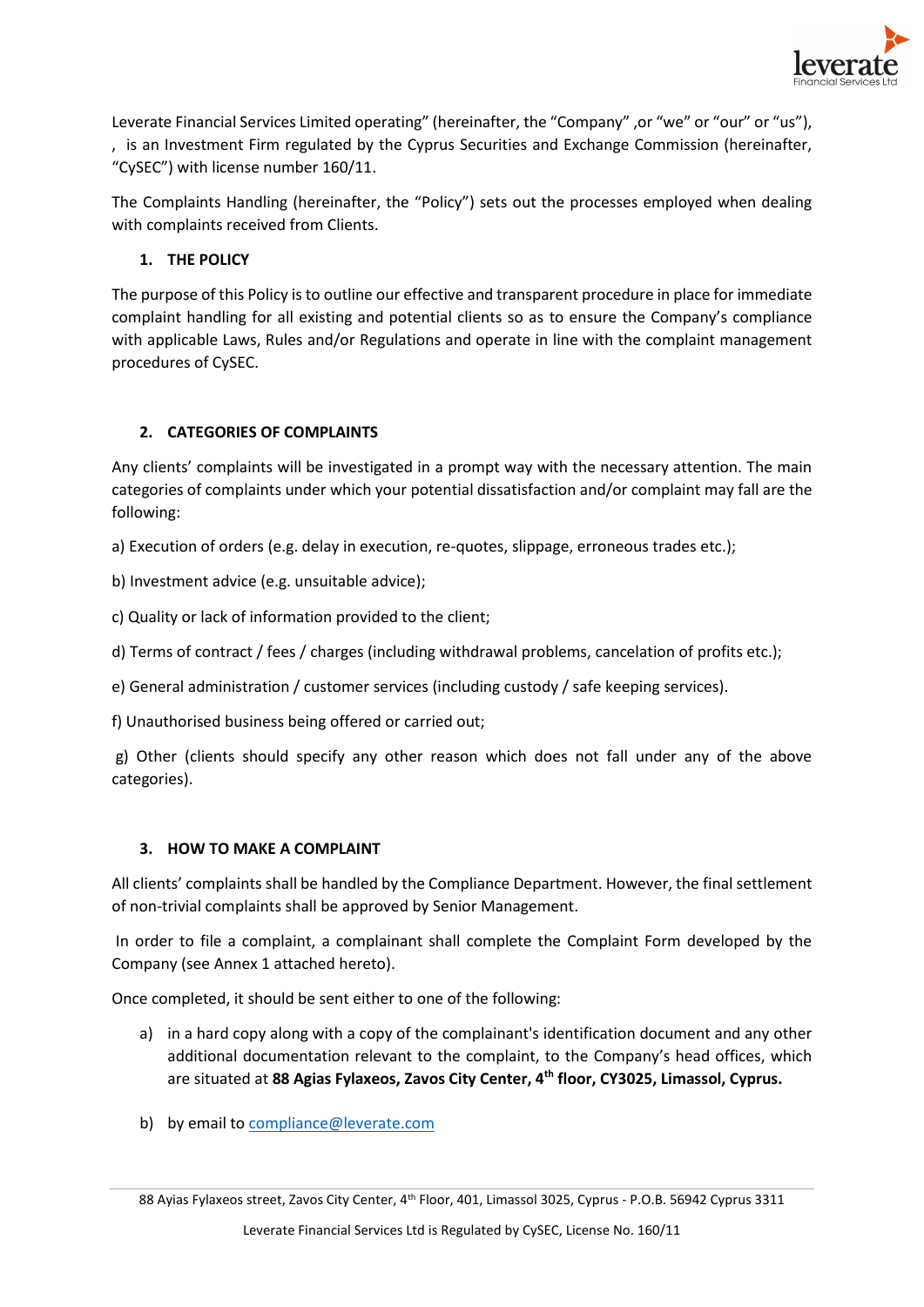

Upon receipt of a clients' complaint, the Company will start investigating all relevant evidence and/or information provided. The following information should be provided to and recorded by the Compliance Department, whenever possible, so as to make sure that the complaint is expedited in the most efficient and fair way for the best interest of the client:

- a) Full name of the client;
- b) Account Number;
- c) Date when the issue and/or problem first took place;
- d) Short summary of the complaint;
- e) Disputed amount and currency; and
- f) Provide any other document or otherwise relevant to the complaint.

Once the formal complaint is with the Company, the latter will send a written acknowledgement to the complainant within five (5) business days from the date the complaint was received, confirming safe receipt of the complaint and that all necessary steps will be taken in order to resolve the complaint. Additionally, the Company will give an estimated timeframe required to resolve the said complaint along with the complainant's unique reference number, which will be assigned to his/her complaint and which should be used in all future contact with the Company, the Financial Ombudsman and/or the CySEC, regarding that specific complaint.

After the above step, the Company will start investigating the client's complaint and within two (2) months, the Company should reply to the complainant about the outcome and/or decision. It is provided that, during the aforementioned investigation of the complaint, the Company will keep informing the complainant of the handling process of his/her complaint.

In the event that the Company is unable to respond within the aforementioned two (2) months, it will inform the complainant of the reasons for the delay and indicates the period of time within it is possible to complete the investigation. This period of time cannot and should not exceed the three (3) months from the submission of the complaint.

When we reach our final decision we will inform you without delay and we will provide you with an explanation of our position and propose remedial measures (if applicable).

In case the complaint involves the Compliance Department of the Company, then the Senior Management will investigate the client's complaint and reply to the complainant within the timeframes aforementioned.

## **4. FINANCIAL OMBUDSMAN**

In the event you are not satisfied with our assessment and decision, you can refer your complaint to the Financial Ombudsman, given that:

- Your claimed amount in your complaint does not exceed the amount of€170.000.
- You first file a formal complaint to the Company within fifteen (15) months from the date that you are aware or ought to be aware that the reason of your complaint has occurred;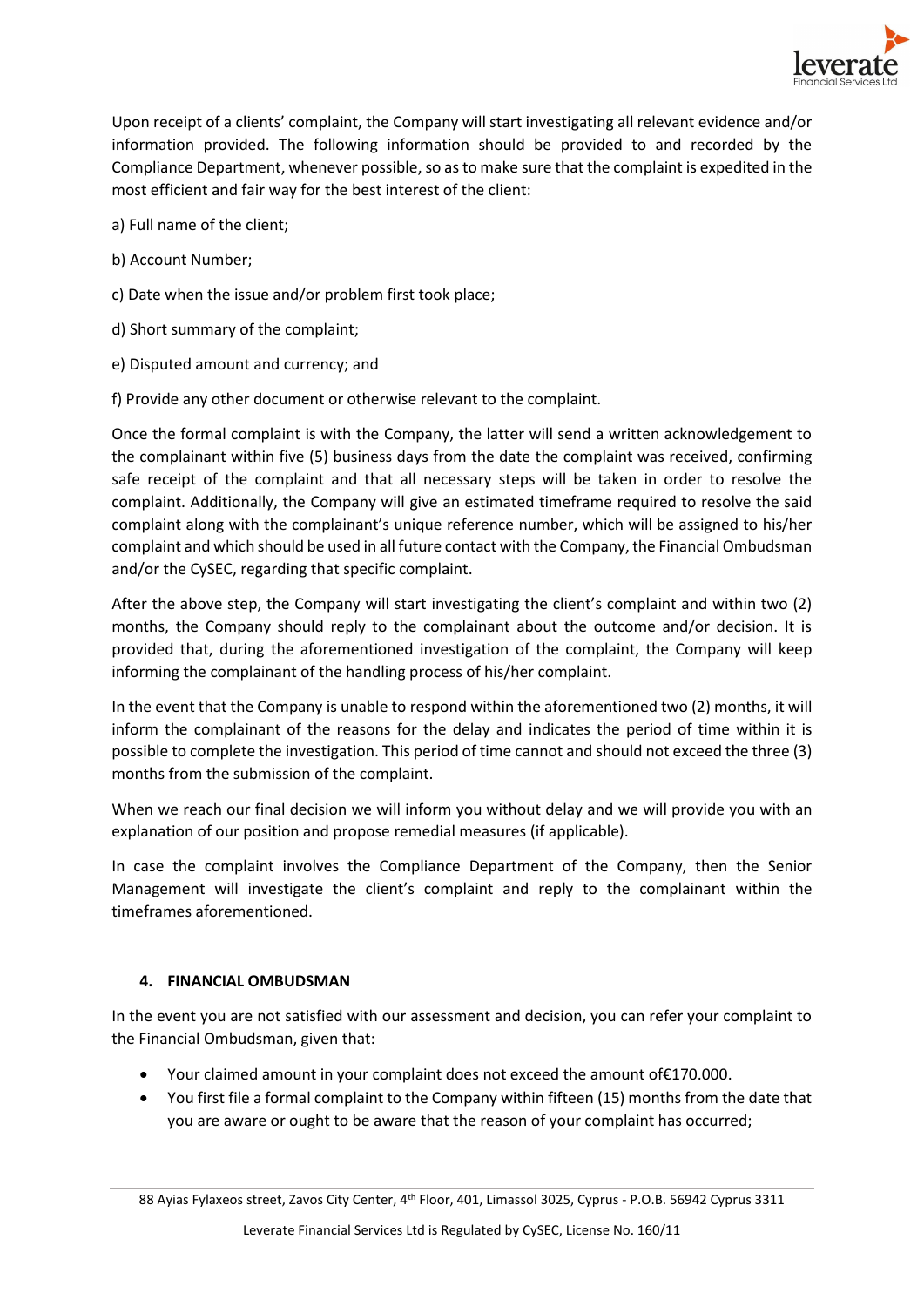

- You receive the Company's final response and/or decision within three (3) months from the date that the Company acknowledged receipt of your complaint and it is not to your satisfaction or from the closing date by which you should receive the Company's final response in the case you do not received it;
- You submit your complaint to the Financial Ombudsman within four (4) months from the date you received the Company's final response or from the closing date the Company ought to provide it to you in the case you do not receive the Company's final response;
- No judgment has been issued from a Court for the same complaint or not judicial procedure is pending for the assessment of the same complaint.

## **Financial Ombudsman contact details:**

Address: 13 Lord Byron Avenue, 1096 Nicosia, Cyprus Phone: +357 22 84 89 00 Fax: +357 22 66 05 84, +357 22 66 01 18 Emails: [complaints@financialombudsman.gov.cy](mailto:complaints@financialombudsman.gov.cy) [fin.ombudsman@financialombudsman.gov.cy](mailto:fin.ombudsman@financialombudsman.gov.cy) Website[: www.financialombudsman.gov.cy](http://www.financialombudsman.gov.cy/)

You may maintain your complaint with the Cyprus Securities and Exchange Commission, however please note that the Cyprus Securities and Exchange Commission does not have restitution powers and therefore does not investigate individual complaints.

## **5. CIVIL ACTION**

It is understood that your right to take legal action remains unaffected by the existence or use of any complaint's procedures referred to above.

Hence, in the event you are still not satisfied with the decision issued by the Financial Ombudsman in regards to your complaint, you may take further legal steps by filing a civil action in the competent Court in the Republic of Cyprus.

## **6. COMPLAINTS ON AN ONGOING BASIS**

The Company undertakes to analyse, on an on-going basis, complaints-handling data, to ensure that they identify and address any recurring or systemic problems, and potential legal and operational risks, for example by:

- Analysing the causes of individual complaints so as to identify root causes common to types of complaints;
- Considering whether such root causes also affect other processes or financial means, including those not directly complained of; and
- Correcting, where reasonable to do so, such root causes.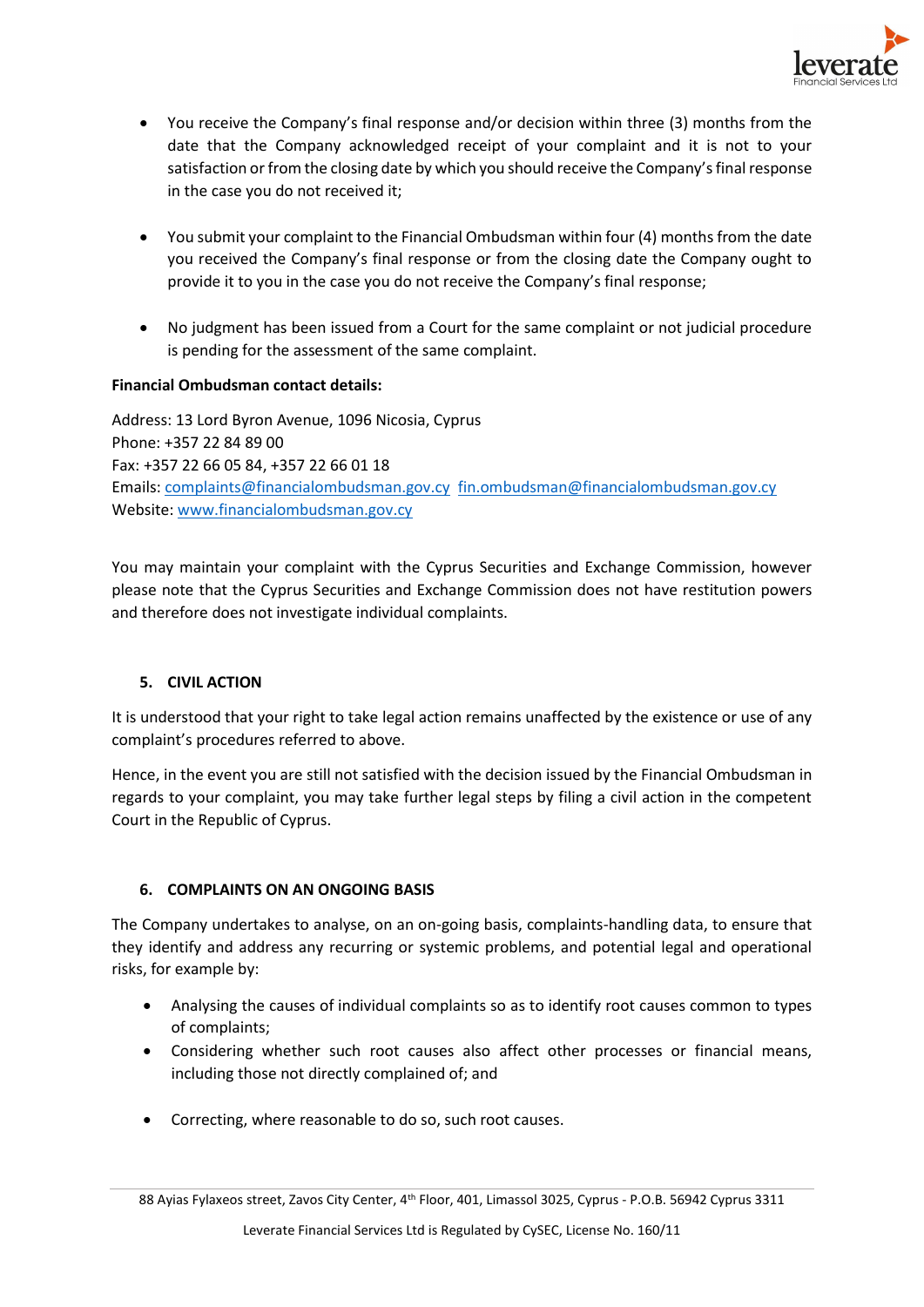

## **7. REPORTING OF COMPLAINTS**

Under CySEC's laws and rules, the Company, each month, provides to CySEC, all information in a report, regarding the complaints it receives and how these are being handled.

## **8. RECORD KEEPING OF COMPLAINTS RECEIVED**

The responsible department for the record keeping of complaints received is the Compliance Department. Pursuant to CySEC's laws and rules, the Company is required to keep an internal register of complaints where all relevant data and progress of each complaint are kept.

All relevant information and progress of the clients' complaints are reported to the Senior Management, on an annual basis, as well as any remedies undertaken or to be undertaken in regards to any deficiencies and/or weaknesses that the Company may have.

Worth noting is that all information is not shared with any third parties as we comply with the Law providing for the Protection of Natural Persons with regard to the Processing of Personal Data and for the Free Movement of such data of 2018 (Law 125(i)/2018). The Company also complies with Regulation (EU) 2016/679 of the European Parliament and of the Council on the protection of natural persons with regard to the processing of Personal Data and on the free movement of such data, and repealing Directive 96/46/EC (General Data Protection Regulation).

The Company shall maintain all complaints or grievances for a minimum period of five years.

## **9. DISCLAIMER**

All of the above do not apply in a case when the client owes money to the Company. In a case such as the above, the Company reserves its legal rights to initiate legal proceedings against the client, in order to recover any debts owed.

Also, nothing set forth herein shall prevent either party from applying to the competent Court for any of the interim or injunctive reliefs.

Each party acknowledges that a breach of the provisions set out herewith may cause the other party irreparable injury and damage and, therefore, any such breach may be enjoined through injunctive proceedings, in addition to, any other rights and remedies that may be available to either party as per applicable laws or in equity.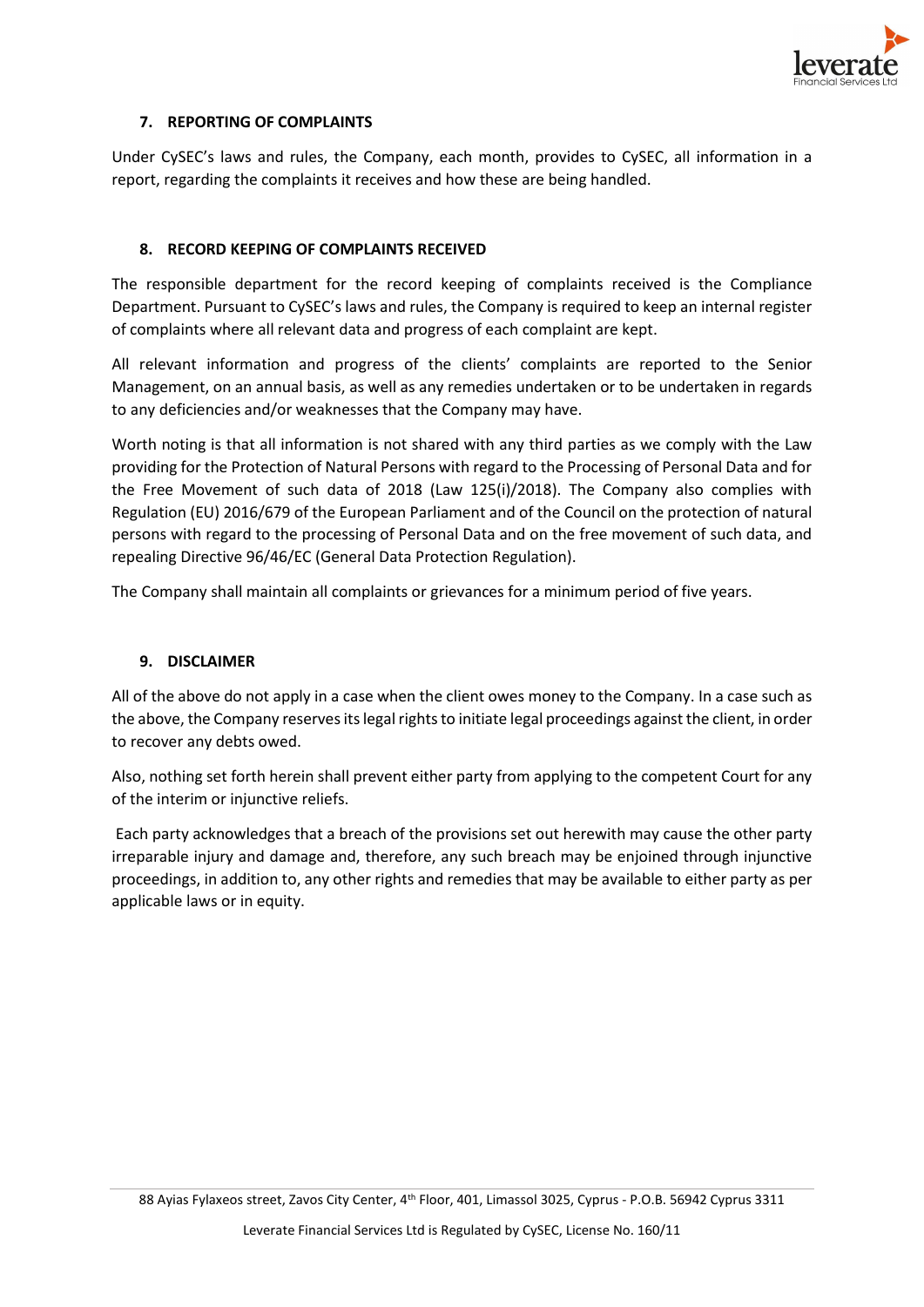

### **ANNEX I**

### **CLIENT COMPLAINT FORM**

### **Client Information:**

Name: Surname: Legal Entity Name (in case Client is a legal person): Account Number:

**Contact Details of the Client: Postal Address:** City/ Province: Code: Country: Telephone Number: Email:

Details of the Complaint:

Please enclose any other documentation relevant to your complaint.

Date when the Complaint was lodged:

and the state of the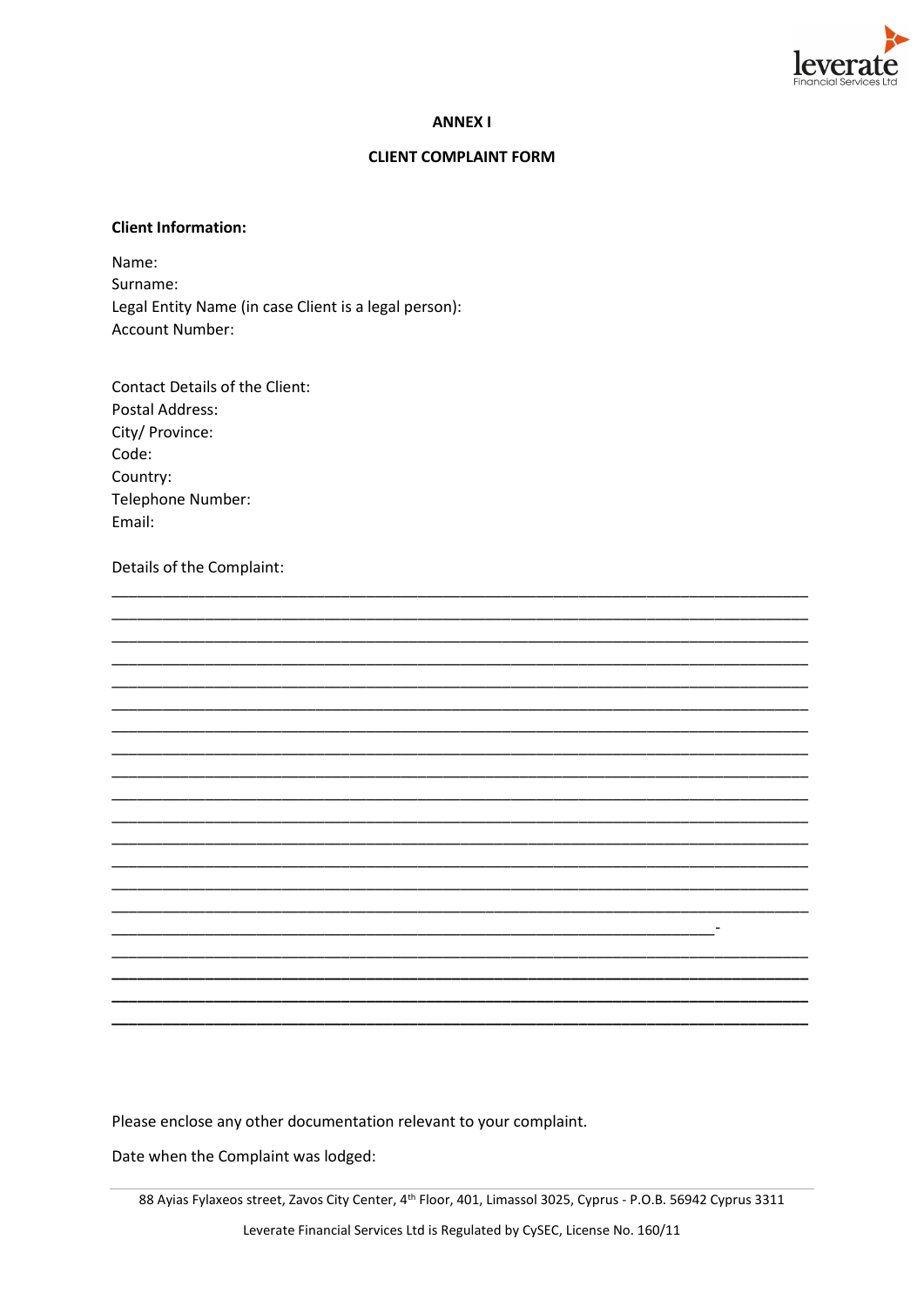

Login Details of the trading platform:

Date and Time of the Trading Platform Time Zone:

Tickers for all disputable positions and/ or pending orders Employee who offered services to the Client:

Description of the Complaint/ dispute situation:

Client's Signature: \_\_\_\_\_\_\_\_\_\_\_\_\_\_\_\_\_\_\_\_\_\_\_

Date and Place: \_\_\_\_\_\_\_\_\_\_\_\_\_\_\_\_\_\_\_\_\_\_\_\_\_